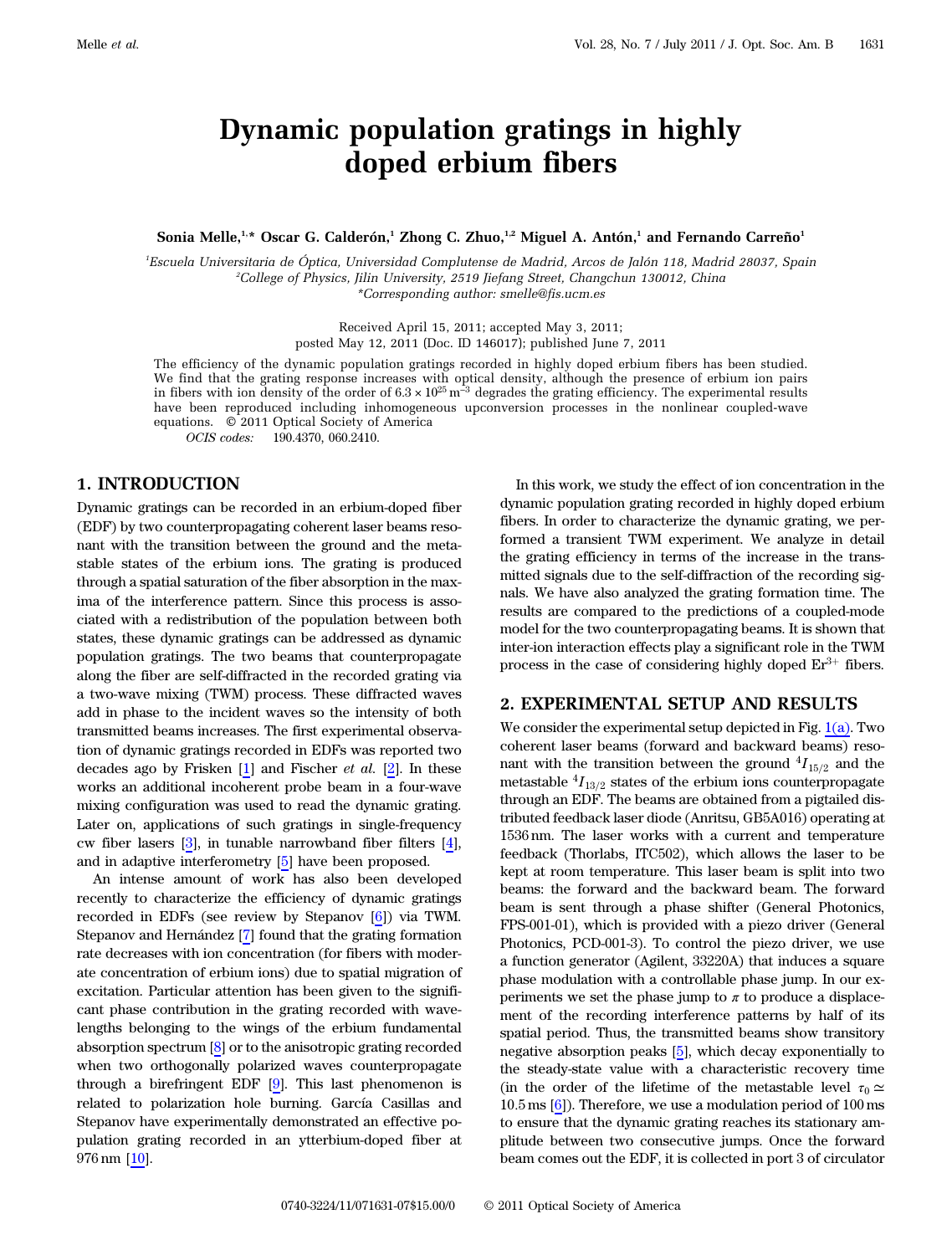

<span id="page-1-0"></span>Fig. 1. (a) Experimental setup used to measure transient TWM in high-concentration EDFs. DFB LD, distributed feedback laser diode; LD TEC, laser diode and temperature controller; PS, phase shifter; FG, function generator; PC1 and PC2, polarization controllers; VOA, variable optical attenuator; CIR1 and CIR2, circulators; EDF, erbiumdoped fiber; PD, photodetector; OS, oscilloscope. (b) Traces at the oscilloscope showing the backward transmitted signal in response to a square phase modulation with amplitude  $\pi$  introduced in the forward beam.

2 with a switchable-gain, amplified InGaAs photodetector (Thorlabs, PDA400) with 10 MHz bandwidth at the minimum gain setting. The backward beam counterpropagates through the EDF, and the output is sent to an identical photodetector at port 3 of circulator 1. An inline variable optical attenuator (Thorlabs, VOA50) is placed in the backward beam to equalize the forward and backward beam powers coming into the fiber. In addition, two polarization controllers (General Photonics, PLC-M02) at both inputs of the EDF are used to adjust the polarization of the two counterpropagating interacting beams and thus maximize the contrast of the interference pattern along the fiber. The change in the output power of both transmitted signals can be recorded simultaneously with a digital oscilloscope (Agilent, DSO9104A) and analyzed in a computer. We average the oscilloscope traces to avoid long-term temperature fluctuations in the output-recorded signals following the proposal of Stepanov et al. [5]. As an example, we show in Fig.  $1(b)$  an average of 256 oscilloscope traces for the transmitted signal (top signal) in response to the square phase modulation (bottom signal) induced in the forward recording beam. Even so, a small amplitude asymmetry for two modulation consecutive semiperiods is obtained in some particular cases (not shown). This asymmetry can be attributed to spurious interferences from residual reflections in the fiber connections and can be corrected by shifting the recorded trace by half of the modulation period and then subtracting

half of the value of this shifted trace from the initial recorded signal (see [7]). Furthermore, we subtract from the symmetric backward (forward) transmitted signal the background signal obtained when only the forward (backward) beam propagates through the EDF.

With the aim of revealing the effect of ion concentration in the dynamic gratings, we consider several single-mode Al2SiO5-glass-based EDFs (provided by Liekii, Ltd.). The properties of the fibers are listed in Table [1](#page-1-1). These are not polarization-preserving fibers, and all of them have the same nominal mode field diameter at  $1550 \text{ nm}$  (6.5  $\mu$ m), the same fiber cladding  $(245 \mu m)$ , and the same numerical aperture (0.2). The level of doping ranges from 1.6 to  $6.3 \times 10^{25}$  m<sup>-3</sup> and the optical density varies from 3.8 to 17.5.

First, we analyze in detail the grating efficiency in terms of the relative amplitude of the transitory negative peaks induced in the transmitted beams  $(\Delta V/V_0)$ . In Fig. [2\(a\),](#page-2-0) we plot the experimental dependence of the TWM relative amplitude on the recording input power for fibers with an ion density smaller than  $2.7 \times 10^{25}$  m<sup>-3</sup> (left) and for fibers with higher doping level (right). A maximum TWM relative amplitude is obtained when the input power is close to the power at which the fiber is saturated along its whole length. This effective saturation power increases with optical density as expected [see Fig. [2\(b\)](#page-2-0)]. Furthermore, the maximum relative amplitude response obtained increases with optical density, although highly doped fibers with ion density of  $6.3 \times 10^{25} \,\rm m^{-3}$  exhibit lower TWM relative amplitudes than moderately doped fibers for similar values of optical densities. These results have been summarized in Fig. [2\(c\).](#page-2-0)

The decrease of grating efficiency found for the highly doped fibers Er80 could be related to excitation loss mechanisms that typically take place at such high doping levels. To test if excitation quenching occurs in these fibers, we have performed additional measurements of the backward fluorescence when only one of the beams propagates through the fiber. The results are plotted in Fig. [3](#page-2-1) for fibers Er20-1.0 and Er80-0.3. We observe that the fluorescence amplitude grows with input power and saturates at high powers. The maximum fluorescence amplitude reached for high input powers is expected to be proportional to the population of the metastable level as predicted by the two-level model (see [7]). Furthermore, as we are computing fluorescence of the whole fiber, the maximum fluorescence amplitude should be proportional to optical density. Following this approach, we should get a fluorescence amplitude 1.2 times larger in fiber Er80-0.3

Table 1. Fiber Properties*<sup>a</sup>*

<span id="page-1-1"></span>

| Label      | $\alpha_{\rm peak}$ (dB/m) | $N_T$ (×10 <sup>25</sup> m <sup>-3</sup> ) | $\alpha_0$ (m <sup>-1</sup> ) | $\alpha_0L$ |
|------------|----------------------------|--------------------------------------------|-------------------------------|-------------|
| $Er20-1.0$ | 20                         | $1.6\,$                                    | 3.8                           | 3.8         |
| $Er30-1.0$ | 30                         | 2.1                                        | 5.0                           | 5.0         |
| Er30-3.5   | 30                         | 2.1                                        | 5.0                           | 17.5        |
| $Er40-1.0$ | 40                         | 2.7                                        | 6.4                           | 6.4         |
| $Er80-1.0$ | 80                         | 6.3                                        | 15.0                          | 15.0        |
| Er80-0.2   | 80                         | 6.3                                        | 15.0                          | 3.0         |
| Er80-0.3   | 80                         | 6.3                                        | 15.0                          | 4.5         |
| Er80-0.5   | 80                         | 6.3                                        | 15.0                          | 7.5         |
| Er80-0.7   | 80                         | 6.3                                        | 15.0                          | 10.5        |

 $a_{\alpha_{\text{peak}}}$ , nominal peak absorption at 1530 nm;  $N_T$ , ion density pro-<br>ded by the manufacturer  $\alpha$ , unsaturated absorption coefficient: vided by the manufacturer;  $\alpha_0$ , unsaturated absorption coefficient;  $\alpha_0 L$ , optical density.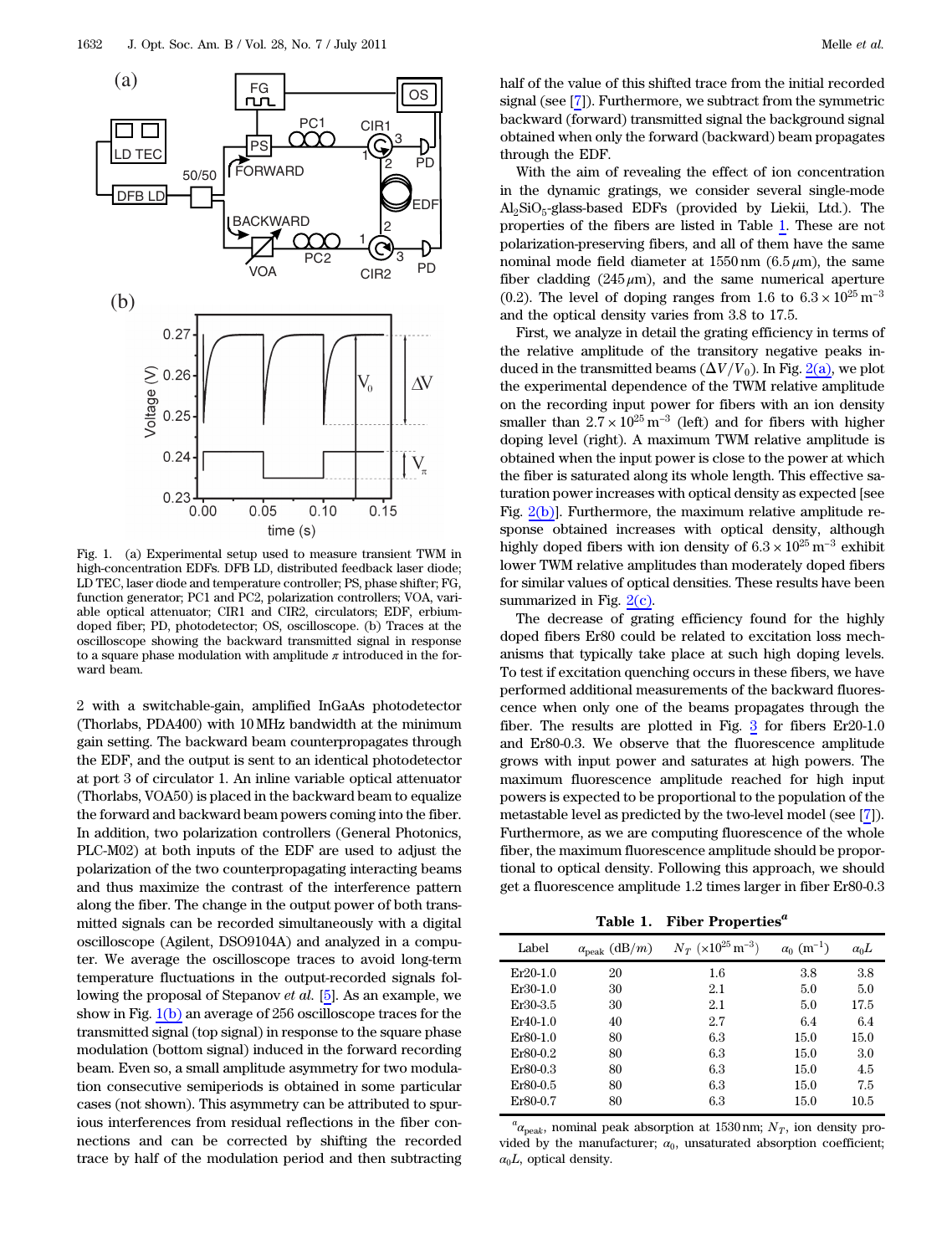<span id="page-2-2"></span>

<span id="page-2-0"></span>Fig. 2. (Color online) (a) Experimental relative amplitude as a function of input power for fibers with (left) moderate ion density (≤ 2.7 × 10<sup>25</sup> m<sup>-3</sup>) and (right) high ion density  $(6.3 \times 10^{25} \text{ m}^{-3})$ . (b) Power at the maximum relative amplitude and (c) maximum relative amplitude as a function of optical density for fibers with moderate ion density (circles) and with high ion density (squares). Solid curves, simulations with  $\kappa = 0$ ; dashed curves, simulations with  $\kappa = 0.25$ .

than in fiber Er20-1.0, corresponding to the proportionality factor of both optical densities. However, we measure a quenching of the fluorescence of 16% for the fiber with higher ion density.

In order to test if the recorded gratings have any phase contribution, we measure the stationary TWM response inducing a sawtooth phase modulation (with amplitude  $2\pi$ ) in one of the recording beams to produce a frequency shift between

<span id="page-2-1"></span>

Fig. 3. (Color online) (Left/bottom axes) Experimental fiber fluorescence as a function of input power for two fibers with different optical density (symbols). (Right/top axes) Simulated fiber fluorescence gi-ven by Eq. [\(10](#page-5-0)) as a function of intensity  $I/I_{\text{sat}}$  (solid and dashed curves). In the case of the Er80-0.3 fiber, we plotted the results for  $\kappa = 0$  (solid curves) and for  $\kappa = 0.25$  (dashed curves).

both counterpropagating beams. As an example, the normalized stationary transmittance for the forward beam has been plotted in Fig. [4](#page-3-0) as a function of the frequency offset for fibers Er20-1.0 [Fig.  $4(a)$ ] and Er80-0.3 [Fig.  $4(b)$ ]. We choose a forward beam input power close to the one at which the maximum relative amplitude response has been obtained (0:<sup>4</sup> mW for Er20-1.0 and  $0.6 \text{ mW}$  for Er80-0.3). The expected symmetric Lorentz-like profile for an unshifted amplitude grating is obtained for the Er20-1.0, which agrees with the fact that the recording wavelength belongs to the central region of the absorption spectrum between the ground and the metastable state of the erbium ions [8]. Note that, for the highly doped fiber, a small transmission peak asymmetry is measured [see Fig.  $4(b)$ ], which could be attributed to a small phase contribution to the recording grating [11]. This small phase contribution will be further investigated elsewhere. Furthermore, when both counterpropagating beams are mutually coherent (zero frequency offset), an increase in transmission of 3% for fiber Er20-1.0 and 2% for fiber Er80-0.3 is obtained. Note that these values are roughly half of the transient TWM relative amplitude values obtained for these fibers [see Fig.  $2(c)$ ]. This is because, in the transient TWM experiment, the shifted interference pattern (by half of its wavelength) is in phase with the absorption grating recorded earlier so that light is absorbed more efficiently than when there is spatially uniform illumination with the same average level as occurs in the stationary transmittance [5].

Finally, we have analyzed the grating formation time  $(\tau_q)$ , that is, the decay time of the grating TWM transitory peaks, for fibers with different optical densities. The dependence of the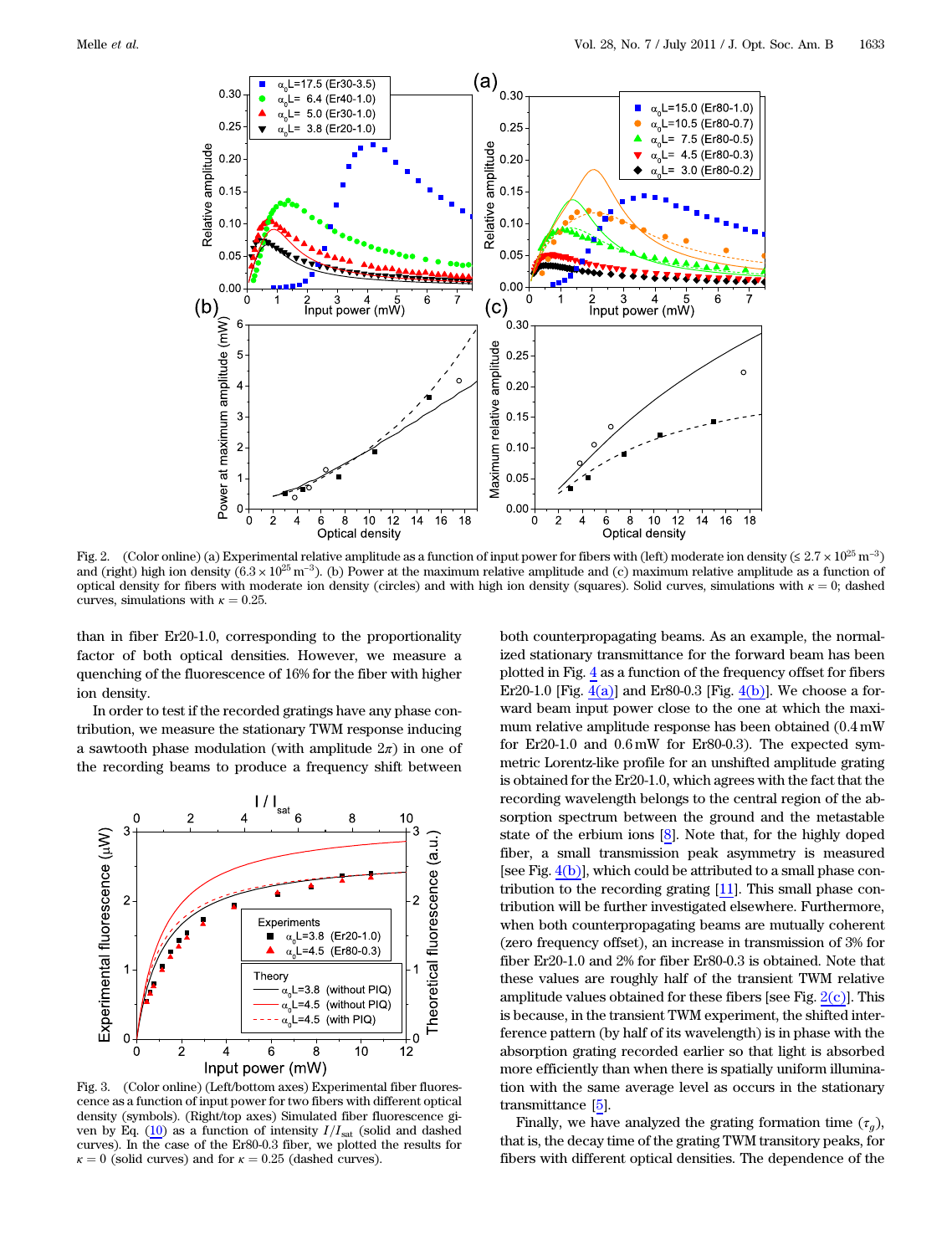<span id="page-3-0"></span>![](_page_3_Figure_1.jpeg)

<span id="page-3-1"></span>Fig. 4. (Color online) Normalized stationary transmittance for the forward beam as a function of the frequency offset for fiber (a) Er20-1.0 and (b) Er80-0.3: experimental data (symbols), theoretical fit (solid curve). (b) Lorentzian absorption curve showing partial amplitude-grating contribution (dashed curve) and Lorentzian dispersive curve showing phase-grating contribution (dotted curve).

inverse value of this time on the input power is plotted in Fig. [5.](#page-3-2) For fibers with moderate ion density ( $\alpha_0 \leq 40 \text{ dB/m}$ ), we observe that grating formation rate increases roughly linearly with input power as expected from the characteristic relaxation rate of the metastable state given by  $\tau_0^{-1}(1+P)$ ,<br>where P is the power pormalized to the saturation power where  $P$  is the power normalized to the saturation power [see Fig.  $5(a)$ ]. Furthermore, a faster grating formation occurs as we decrease optical density since the effective power along the fiber increases. Similar behavior is found for fibers with high ion density [see Fig. [5\(b\)\]](#page-3-3), although in this case the linear dependence of the grating formation rate with power shows higher slopes.

## 3. THEORETICAL MODEL AND RESULTS

In order to theoretically study the dynamic grating, we consider two coherent waves counterpropagating along the EDF: the forward and backward waves. These waves interact with the erbium ions and couple the ground state  ${}^{4}I_{15/2}$  with the metastable state  ${}^{4}I_{13/2}$ . The total intensity I will be a sinusoidal interference pattern given by

<span id="page-3-4"></span>
$$
I(z)/I_{\text{sat}} = I_F + I_B + 2\sqrt{I_F I_B} m \cos(Kz)
$$

$$
= I_0 \left(1 + \frac{2\sqrt{I_F I_B} m}{I_0} \cos(Kz)\right). \tag{1}
$$

Here  $I_F$  ( $I_B$ ) is the intensity of the forward (backward) wave normalized to the saturation intensity  $I_{\text{sat}} =$  $\hbar\omega/(\tau_0(\sigma_a+\sigma_e))$ , where  $\omega$  is the frequency of both waves

<span id="page-3-2"></span>![](_page_3_Figure_9.jpeg)

<span id="page-3-3"></span>Fig. 5. (Color online) Experimental grating formation rate as a function of input power for fibers with (a) moderate ion density ( $\leq 2.7 \times 10^{25} \,\mathrm{m}^{-3}$ ) and (b) high ion density (6.3 × 10<sup>25</sup> m<sup>-3</sup>).

(nearly resonant with transition  ${}^4I_{15/2} \leftrightarrow {}^4I_{13/2}$ ),  $\tau_0$  is the lifetime of the metastable state  ${}^4I_{13/2}$ , and  $\sigma_e$  and  $\sigma_a$  are the emission and absorption cross sections, respectively, at the light frequency  $\omega$ . We assume equal cross sections, i.e.,  $\sigma_e \simeq \sigma_a$ .  $K = 2k$  is the spatial frequency of the pattern, k being the wavenumber of both waves, and  $m$  is a parameter that accounts for the contrast of the interference pattern.  $I_0 =$  $I_F + I_B$  is the average intensity along the fiber normalized to  $I_{\text{sat}}$ . This intensity pattern will induce a spatial profile in the optical absorption  $\alpha = \alpha_0/(1 + I/I_{\rm sat})$ , where  $\alpha_0 = \sigma_a N_T$  is the unsaturated absorption coefficient, being  $N_T$  the ion concentration. By assuming low contrast  $(m \ll 1)$ , we can consider only the first spatial harmonic (Bragg grating component), i.e.,  $\alpha \simeq \bar{\alpha} - \delta \alpha \cos(Kz)$ , where  $\bar{\alpha}$  is the average fiber absorption and  $\delta \alpha$  is the absorption grating amplitude, given by

$$
\bar{\alpha} = \frac{\alpha_0}{1 + I_0},\tag{2}
$$

$$
\delta \alpha = \frac{a_0 2 m \sqrt{I_F I_B}}{(1 + I_0)^2}.
$$
\n(3)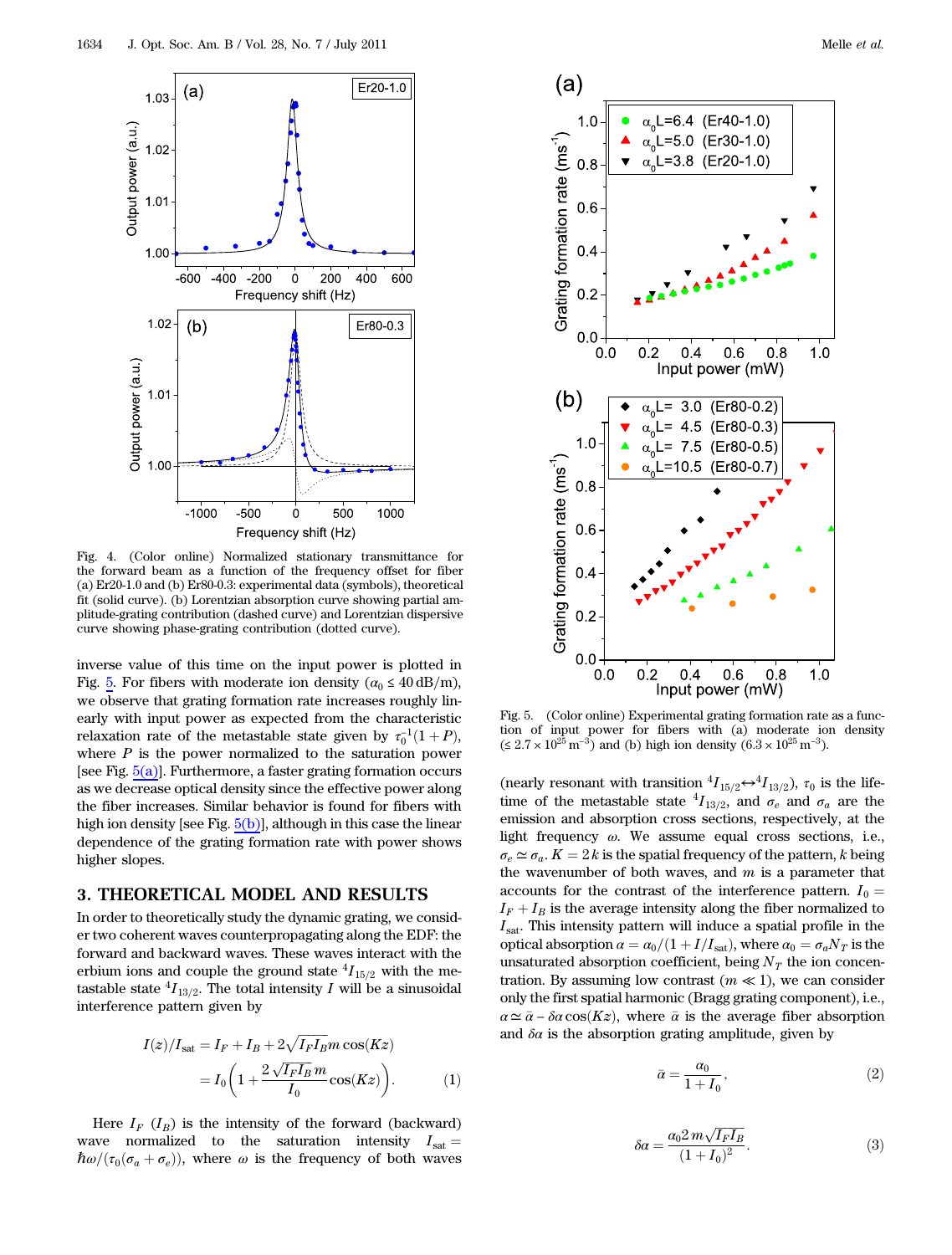<span id="page-4-0"></span>We analyze the propagation of both counterpropagating waves by considering the nonlinear coupled-wave equations:

$$
\frac{\partial E_F}{\partial z} = -\frac{\bar{\alpha}}{2} E_F + \frac{\delta \alpha}{4} E_B,\tag{4}
$$

$$
\frac{\partial E_B}{\partial z} = \frac{\bar{\alpha}}{2} E_B - \frac{\delta \alpha}{4} E_F,\tag{5}
$$

where  $E_F$  ( $E_B$ ) is the amplitude of the forward (backward) wave normalized to  $\sqrt{2I_{\text{sat}}/(c\epsilon_0)}$ ; thus,  $E_F^2 = I_F$   $(E_B^2 = I_B)$ .<br>Finally z is the spatial variable along the fiber (being the fiber Finally,  $z$  is the spatial variable along the fiber (being the fiber length  $L$ ). We numerically solve Eqs. (4) and [\(5\)](#page-4-0) by using a standard Matlab function that implements a three-stage Lobatto IIIA [12]. Taking into account the boundary conditions  $E_F(0) = E_B(L) = \sqrt{I_{\text{in}}},$  we calculate the output intensities  $I_{-1}(L) = I_{-1}(0) - I$ . Then we compute the relative appli- $I_F(L) = I_B(0) = I_{\text{out}}$ . Then, we compute the relative amplitude of the TWM as  $(I_{\text{out}} - I_{\text{incoh}}^{\text{incoh}})/I_{\text{out}}$ , where  $I_{\text{incoh}}^{\text{incoh}} = I_F(L) = I_{\text{out}}(0)$  are the output intensities calculated when two incoher- $I_B(0)$  are the output intensities calculated when two incoherent waves counterpropagate along the fiber, that is, in the absence of the TWM. The predicted relative amplitude corresponds to the stationary TWM response, which is roughly half of the transient TWM relative amplitude value, as it was pointed out in Section [2](#page-2-2).

In order to carry out the simulations, we first estimate the saturation intensity  $(I_{sat})$  and the unsaturated absorption coefficient  $(\alpha_0)$  for the different fibers. By fitting the experimental output–input power curve for the less-doped fiber (Er20-1.0) (not shown), we obtain a saturation power of  $P_{\text{sat}} = 0.42 \text{ mW}$ , so that  $I_{\text{sat}} = 1.27 \text{ kW/cm}^2$  (where we used a mode field diameter of  $6.5 \mu$ m). The insertion loss was estimated to be 0.8 and  $\alpha_0 \simeq 3.8 \,\mathrm{m}^{-1}$ . With this value of  $\alpha_0$ , and taking into account the nominal ion densities provided by the manufacturer for the other EDFs (see Table [1\)](#page-1-1), we estimate the unsaturated absorp-tion coefficients listed in Table [1.](#page-1-1) The parameter  $m$ , which appears in Eq. [\(1\)](#page-3-4) and that accounts for the contrast of the interference pattern, has been left free to fit the experimental TWM relative amplitude for the less-doped fiber (Er20-1.0). We obtain a value of  $m = 0.055$ . As an example, we plot in Fig. [2\(a\)](#page-2-0) (solid curves) the simulated relative amplitude as a function of the input power for some representative fibers. For moderate ion densities (left graph), the simulated curves agree with the experimental ones. However, we can observe that, for the fibers with higher ion density, the simulated curves overestimate the experimental TWM response (solid curves in right graph). These results can be clearly seen in Fig.  $2(c)$ , where the simulated maximum relative amplitude (computed from the previous curves) is plotted as a function of the optical density (solid curve). This curve reproduces well the experimental behavior for fibers with moderate ion concentration whereas deviates from the experimental behavior exhibited by highly doped fibers. In what follows, we will try to address this issue.

The degradation of the grating efficiency at very high doping levels could be attributed to inter-ion interaction effects that take place between neighboring ions in these fibers. Previous works have shown that upconversion processes via interparticle interactions are the main cause of gain degradation in EDF amplifiers  $[13,14]$ . In these processes one initially excited  $(^4I_{13/2})$  erbium ion (donor) donates its energy to a neighbor excited erbium ion (acceptor), producing one up-

converted ion and one ground-state ion  $(^4I_{15/2})$ . The upconverted ion then relaxes rapidly to the initial excited state  $^{4}I_{13/2}$ . As a result of this interaction, one excited ion is lost.<br>There are two different kinds of unconversion processes. The There are two different kinds of upconversion processes. The first one is the homogeneous upconversion in which the ions are uniformly distributed and the energy transfers from one ion to its neighbor with a characteristic time of a few milliseconds. The second one is the inhomogeneous upconversion or pair-induced quenching (PIQ) in which the ions are not uniformly distributed and the energy transfer happens between two adjacent excited paired ions with a characteristic time of a few microseconds. In the present case, we will consider that the PIQ is the dominant upconversion process in highconcentration EDFs [15].

Let us analyze the effect of PIQ on the TWM response. Following the model developed by Wysocki et al. [15] and Li et al. [16] to explain the effect of ion pairs on the output performance of EDF lasers, we group the erbium ions into two groups: isolated ions with an excited-state lifetime close to 10 ms and paired ions with a very fast decay of the pair excited state  ${}^{4}I_{13/2}$  (close to microseconds). The isolated ions can be described by a two-level system, the ground state  ${}^4I_{15/2}$  and the upper level  ${}^4I_{13/2}$  with population densities  $N_1$  and  $N_2$ , respectively [see Fig.  $6(a)$ ]. Then, the rate equation for  $N_2$  is

<span id="page-4-2"></span>
$$
\frac{\partial N_2}{\partial t} = \frac{\sigma_a I}{\hbar \omega} (N_i - N_2) - \frac{\sigma_e I}{\hbar \omega} N_2 - \frac{1}{\tau_0} N_2, \tag{6}
$$

where t is the time variable,  $N_i = N_1 + N_2$  is the concentration of isolated ions, and  $I$  is the beam intensity. The characteristic relaxation rate of the metastable state is given by  $\tau_0^{-1}(1+I/I_{\text{sat}}).$ <br>The ion pair

The ion pairs can be described as a three-level system: the ground state  $({}^{4}I_{15/2}, {}^{4}I_{15/2})$ , the intermediate level with one excited ion  $({}^{4}I_{15/2}, {}^{4}I_{13/2}), ({}^{4}I_{13/2}, {}^{4}I_{15/2}),$  and the upper level  $({}^{4}I_{13}..., {}^{4}I_{13/2}),$  with population densities  $N_a$   $N_a$  and  $N_a$  $\binom{4I_{13/2}, 4I_{13/2}}{I_{13/2}}$  with population densities  $N_{1,\text{pr}}, N_{2,\text{pr}},$  and  $N_{3,\text{pr}},$ <br>respectively [see Fig. 6(b)]. For the sake of simplicity, and due respectively [see Fig.  $6(b)$ ]. For the sake of simplicity, and due to the fast decay of the upper level  $N_{3,\text{pr}}$ , we consider only the two lower levels. Then, the rate equation for the intermediate level  $N_{2,\text{pr}}$  is

<span id="page-4-1"></span>
$$
\frac{\partial N_{2,\text{pr}}}{\partial t} = \frac{2\sigma_a I}{\hbar \omega} (N_{\text{pr}} - N_{2,\text{pr}}) - \frac{\sigma_e I}{\hbar \omega} N_{2,\text{pr}} - \frac{1}{\tau_0} N_{2,\text{pr}},\tag{7}
$$

where  $N_{\text{pr}} \simeq N_{1,\text{pr}} + N_{2,\text{pr}}$  is the concentration of pairs. The temporal dynamics of the excited state  $N_{2,\text{pr}}$  [see Eq. [\(7\)](#page-4-1)] exhibits a different characteristic relaxation rate in comparison to that of the isolated ions, i.e.,  $\tau_0^{-1}[1 + (\sigma_e + 2\sigma_a)/(\sigma_e + \sigma_c)/I$ . In particular the linear dependence of this re- $(\sigma_a+\sigma_e)I/I_{sat}$ . In particular, the linear dependence of this relaxation rate with the intensity shows a larger slope, which in fact could be related with the larger slope measured for the grating formation rate at high doping levels (see Fig. [5](#page-3-2)). The steady-state populations can be easily obtained from Eqs. [\(6\)](#page-4-2) and [\(7\)](#page-4-1) by setting the  $\partial/\partial t=0$ :

$$
N_2 = \frac{N_T(1 - 2\kappa)}{2} \frac{I/I_{\text{sat}}}{1 + I/I_{\text{sat}}},
$$
\n(8)

$$
N_{2,\text{pr}} = N_T \kappa \frac{I/I_{\text{sat}}}{1 + (3/2)I/I_{\text{sat}}}.\tag{9}
$$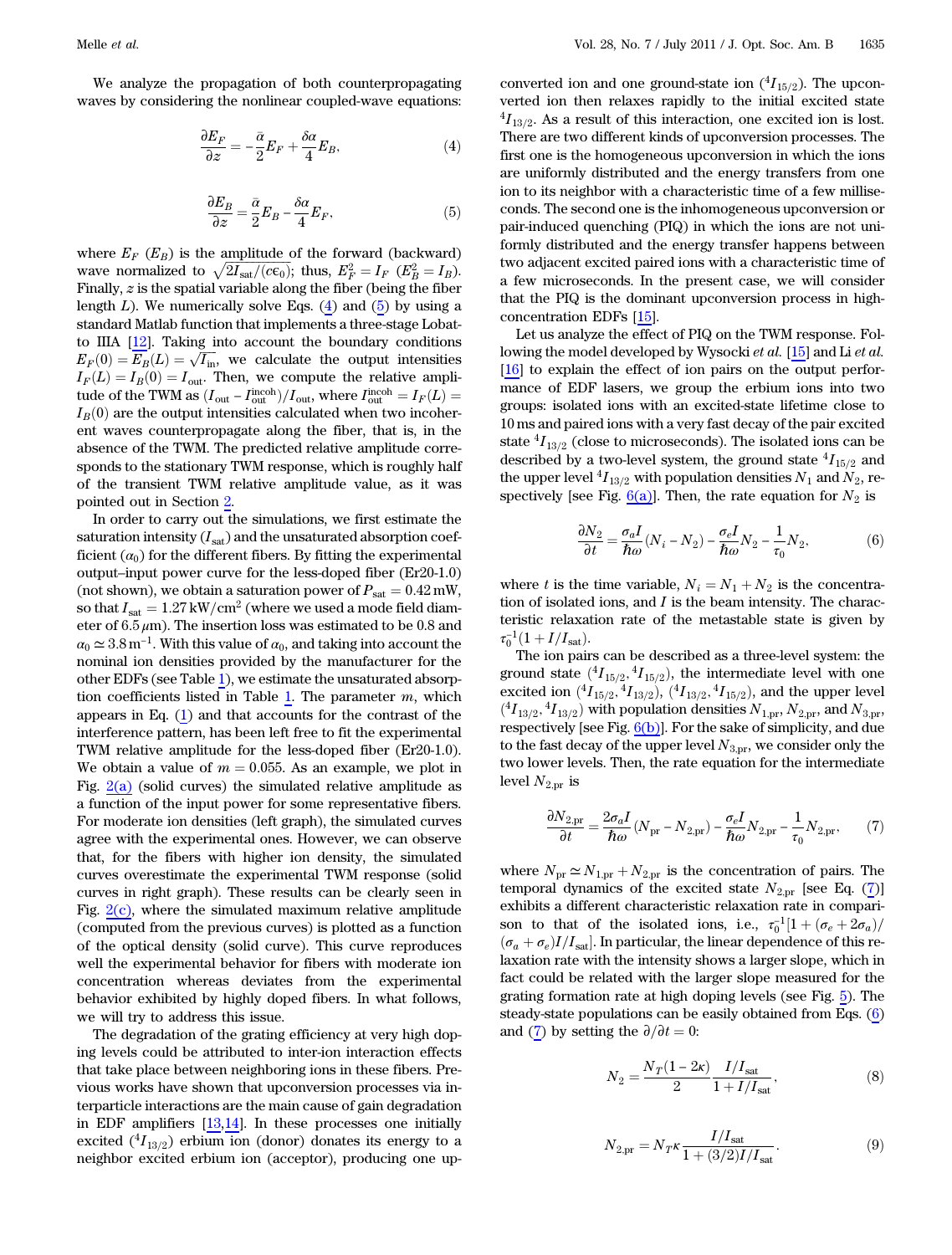![](_page_5_Figure_1.jpeg)

<span id="page-5-1"></span>Fig. 6. (a) Two-level system for isolated Er ions with concentration  $N_i$  and (b) three-level system for Er ion pairs with concentration  $N_{\text{pr}}$ . The total concentration of ions is  $N_T = N_i + 2N_{pr}$ .

Here  $\kappa = N_{\text{pr}}/N_T$  is the fraction of ion pairs in the total ion concentration ( $N_T = N_i + 2N_{pr}$ ). The total excited population  $N_2 + N_{2,\text{pr}}$  increases with beam intensity I and saturates to a maximum value of  $(N_T/2)(1 - (2/3)\kappa)$  at high intensities (i.e.,  $I \gg I<sub>sat</sub>$ ). This result clearly shows the excitation quenching due to inhomogeneous upconversion, i.e., the PIQ will reduce the efficiency of the fluorescence.

In order to compare with the experimental data shown in Fig. [3,](#page-2-1) we have roughly estimated the fluorescence signal emitted by the whole fiber as  $I_f \propto L(N_2 + N_{2,\text{pr}})$ :

<span id="page-5-0"></span>
$$
I_f \propto \frac{LN_T}{2} \left[ \frac{(1 - 2\kappa)I/I_{\rm sat}}{1 + I/I_{\rm sat}} + \frac{2\kappa I/I_{\rm sat}}{1 + (3/2)I/I_{\rm sat}} \right].
$$
 (10)

Analytical results obtained from Eq. ([10\)](#page-5-0) have been plotted in Fig. [3](#page-2-1) together with the experimental data measured for two fibers with different ion density. The value of  $\kappa$  is left to be a free parameter to reproduce the experimental fluorescence quenching observed for the highly doped fiber (Er80-0.3) (dashed curve), which results in  $\kappa = 0.25$ . This value is in accordance with the one used in previous works for similar doping levels [17]. We also plotted the case without PIQ, i.e., with  $\kappa = 0$  (solid curves), for comparison purposes.

Let us now calculate how the optical absorption  $(\alpha)$ reached in the stationary regime is modified when including PIQ effects:

<span id="page-5-2"></span>
$$
\alpha = \sigma_a N_1 - \sigma_e N_2 + 2\sigma_a N_{1,\text{pr}}
$$
  
= 
$$
\frac{\alpha_0 (1 - 2\kappa)}{1 + I/I_{\text{sat}}} + \frac{\alpha_0 2\kappa [1 + (1/2)I/I_{\text{sat}}]}{1 + (3/2)I/I_{\text{sat}}}.
$$
 (11)

This optical absorption presents the contribution of both isolated and paired ions. Note that the optical absorption due to the ion pairs [second term in Eq.  $(11)$  $(11)$ ] does not saturate with beam intensity. This leads to a lower transmittance, especially at high intensities. As we mentioned above, the intensity pattern given by Eq. [\(1\)](#page-3-4) will induce a spatial profile in the optical absorption:  $\alpha \simeq \bar{\alpha} - \delta \alpha \cos(Kz)$ , where the average fiber <span id="page-5-3"></span>absorption  $\bar{\alpha}$  and the absorption grating amplitude  $\delta \alpha$  now read

$$
\bar{\alpha} = \frac{\alpha_0 (1 - 2\kappa)}{1 + I_0} + \frac{\alpha_0 2\kappa (1 + \frac{1}{2}I_0)}{1 + \frac{3}{2}I_0},\tag{12}
$$

$$
\delta \alpha = \delta \alpha_i + \delta \alpha_{\rm pr} = \frac{\alpha_0 (1 - 2\kappa) 2m \sqrt{I_F I_B}}{(1 + I_0)^2} + \frac{\alpha_0 2\kappa 2m \sqrt{I_F I_B}}{(1 + \frac{3}{2} I_0)^2}.
$$
 (13)

This absorption grating presents the contribution of both isolated ions, with amplitude  $\delta \alpha_i$  [first term on right-hand side of Eq. [\(13](#page-5-3))], and paired ions, with amplitude  $\delta \alpha_{\rm pr}$  [second term on right-hand side of Eq.  $(13)$  $(13)$ ]. If we analyze in detail this expression, we clearly see that the presence of clustered ions decreases the grating efficiency with respect to the case where all ions are isolated. Note that the grating amplitude of the paired ions normalized to the corresponding concentration of ions  $[\delta a_{\rm pr}/(2N_{\rm pr})]$  is smaller that the one corresponding to the isolated ions  $(\delta a_i/N_i)$  due to the nonsaturable absorption term. Therefore, the total energy of the diffracted beam decreases with respect to the case where only isolated ions are present.

Finally, in order to analyze the effect of PIQ in the TWM response, we study the propagation of both counterpropagating waves by considering the nonlinear coupled-wave Eqs. (4) and [\(5\)](#page-4-0) and using a pair concentration of  $\kappa = 0.25$ . In Fig. [2\(a\)](#page-2-0) (right graph) we plot the simulated relative amplitude as a function of the input power for two representative highly doped fibers (dashed curves). These simulated curves, which include the upconversion processes, fairly reproduce the experimental findings. Furthermore, the maximum relative amplitude and the corresponding intensity that gives that maximum value have been computed as a function of optical density for this value of κ. These simulated results are plotted in Figs.  $2(b)$  and  $2(c)$  (dashed curves), which clearly show the reduction of the grating efficiency obtained for the highly doped fibers showing good agreement with the experimental data.

#### 4. CONCLUSIONS

We studied the efficiency of the dynamic population gratings recorded in highly doped erbium fibers via a transient TWM experiment. We analyzed the increase in the transmitted signals due to the self-diffraction of the recording signals in the grating. We find that grating efficiency increases with optical density, although fibers with large doping levels  $(6.3\times$  $10^{25}$  m<sup>-3</sup>) exhibit lower efficiency than expected. Even so, the reflectivity reached in these highly doped fibers make possible the use of such fibers in many applications that require a minimization of fiber length without a reduction of the coupling efficiency. By measuring the backward fluorescence signal, we find an excitation quenching at these large doping levels. We also analyzed the behavior of the grating formation rate, which linearly increases with intensity. We obtain a slight increase of this slope for the highly doped fibers. We show that the reduction of the grating efficiency can be attributed to PIQ effects that appear at these high doping levels.

# ACKNOWLEDGMENTS

We would like to thank fruitful discussions with S. Stepanov, M. Plata, M. Moreno and J. M. Ezquerro. This work has been